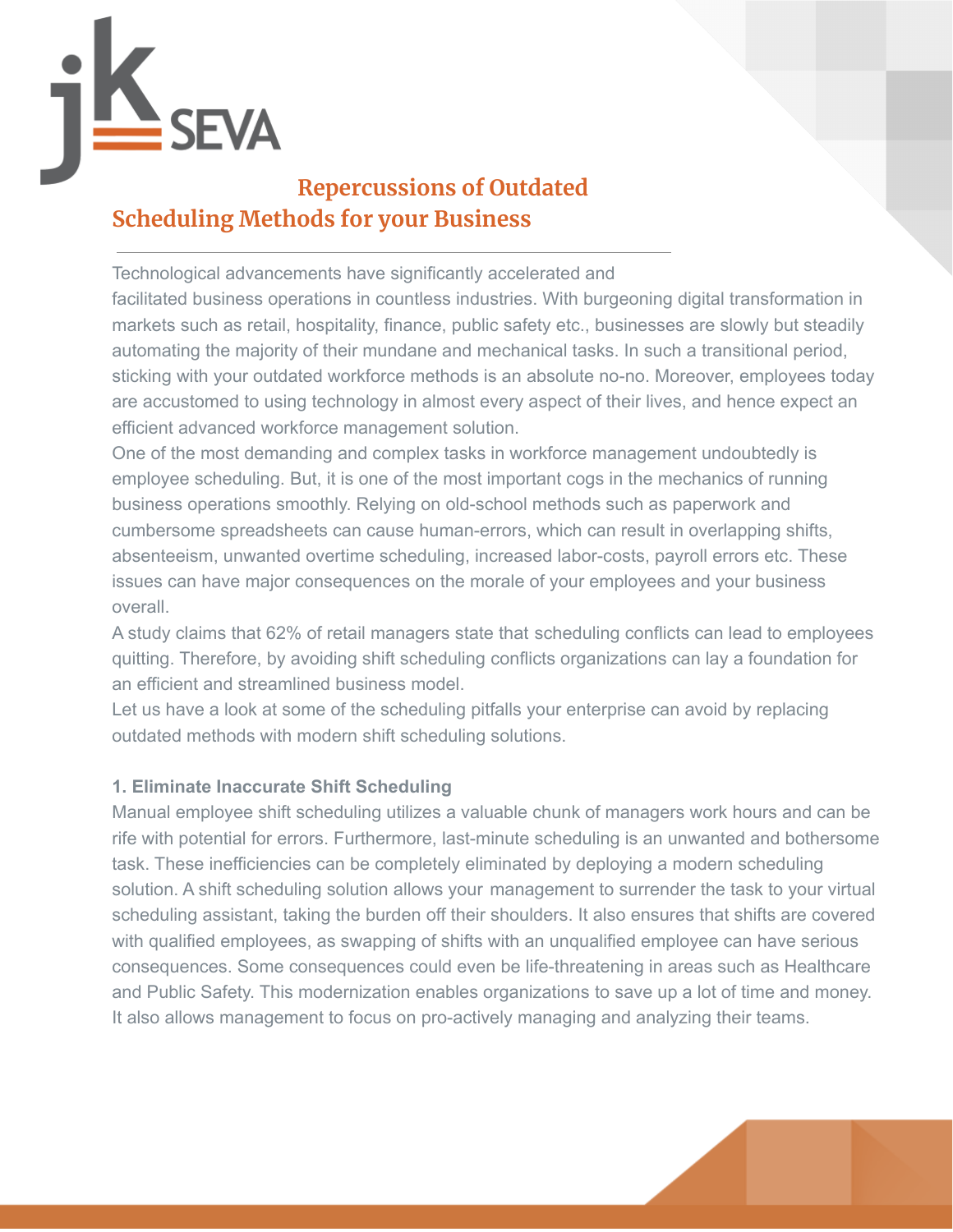## **2. Provide Employee Flexibility and Self-Scheduling**

To run a smooth business, it is important to make your workforce feel satisfied and valued. According to Gartner, 31% of CHROs state that employee experience will remain a top priority in 2021. Improper and overlapping shift schedules can affect your employees' work-life balance, making them irritable, frustrated and even causing burnout. This affects their performance which inevitably causes serious business repercussions.

With a shift scheduler your organization can enable employees to have maximized control over their schedules. This solution provides them with the flexibility to swap-shifts and bid on shifts with crystal-clear visibility of schedules. A survey suggests that 95% of hourly workers said the ability to swap shifts helped them with a proper work-life balance. 97% praised the system for assisting them to get more hours when they wanted them.

An employee shift scheduling solution also allows your employees and managers to collaboratively schedule shifts and accept or decline shift-swap requests in real-time. This empowers your employees by building loyalty and a sense of community in the workforce through better collaboration.

## **3. Compliance to Fair Workweek Laws**

Fair workweek laws assure that hourly workers who are stable have predictable work hours. While these laws are only put forward in specific industries and locations, their implementation signals to a future with a more widespread adoption.

Therefore, to have a compliant and sustainable business, deploying a rule-based and intelligent shift scheduler is imperative. The solution makes sure that your employees accept or request shift swaps 72-48 hours prior to the shift, eliminating any possibility of conflicts and inconvenience. The request is also run by managers for their insight and approval. This minimizes your chances of non-compliance and penalty. Moreover, this employee scheduling solution also makes sure that your workforce is not overworked and gets enough time-off to recover.

## **4. Reduce Labor Costs and Turnaround Time**

Improper workforce scheduling can result in inflated labor costs, which can significantly affect your profits. Manually scheduling a shift is an extremely time-consuming task and it also entails challenges in accurately calculating over-times. Such miscalculations can significantly impact business operations. Modern advanced shift scheduling solutions overcome these challenges. They keep track of your employees' schedules and overtime shifts, flag unwanted over-time schedules, manage payrolls and allow scheduling within the company's budget. Accurate shift scheduling and shift swapping makes sure that requisite number of employees and qualified shift coverage is available round the clock. This decreases the turnaround-time for scheduling, while